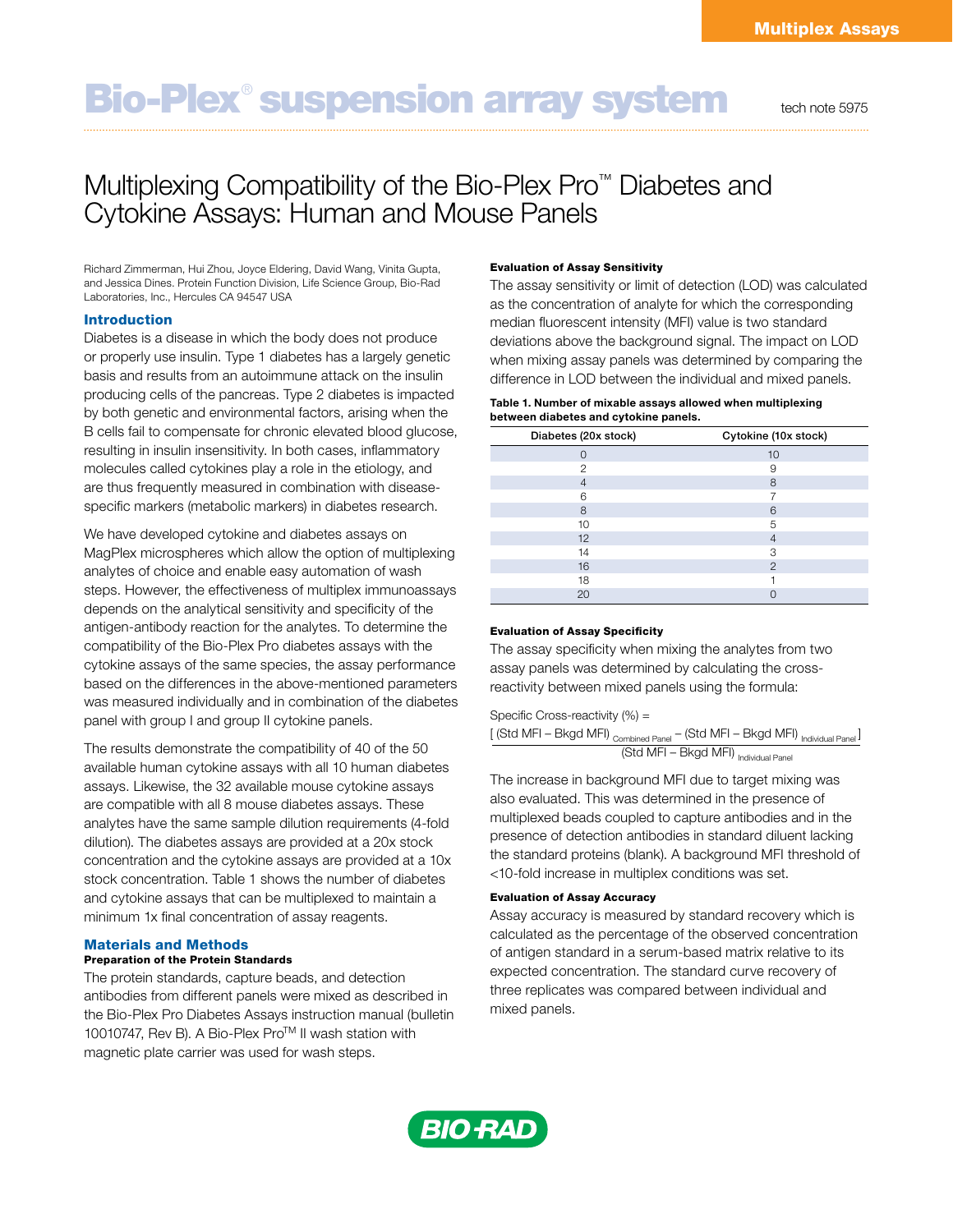#### Results and Discussion

Species-specific diabetes and cytokine assays, with unique bead regions, were assayed and then analyzed with respect to sensitivity, specificity, and accuracy. The strongest indicator that cross-panel mixing of analytes did not interfere was a lack of significant changes in assay sensitivity. The comparison of assay performance parameters of individual and combined panels is summarized in Tables 2-5.

#### Assay Sensitivity

A marked increase in the sensitivity of an assay when multiplexed with other assays would indicate nonspecific binding and could negatively impact assay performance. LOD for all targets, as shown in Tables 2–5 for individual and mixed panels of the same species, remained within normal assay-toassay variation. Therefore, multiplexing the human or mouse diabetes and cytokine analytes has no negative impact on assay sensitivity.

#### Assay Specificity

Upon mixing of diabetes and cytokine assays, a few analytes displayed increased background MFI (resistin and PAI-1 for human assays and insulin, PAI-1, resistin, and GLP-1 for mouse assays). However, the background MFI was low in the separate panels and the ratio between mixed and individual panels was always less than 4-fold, and much lower than the 10-fold threshold. This small background increase, and the fact that the LOD and sample concentration measurements were comparable in mixed and individual panels, indicated that the sensitivity and specificity of the assays were unaffected by multiplexing across the two panels.

#### Assay Accuracy

The recovery values of a highly accurate assay should approach 100% at all dilution points across the assay range. To ensure that the diabetes and cytokine assays were accurate when combined in a multiplex, we examined whether the recovery values still approached 100% in multiplexed conditions. There were no significant differences in the standard curve recoveries of individual and multiplexed panels. This result indicates that the assay accuracy is unaffected across the assay ranges for all diabetes and cytokine targets when the two panels were multiplexed.

|  |  | Table 2. LODs of human diabetes and human group I cytokine assays. |
|--|--|--------------------------------------------------------------------|
|--|--|--------------------------------------------------------------------|

|                       |                | Bead   | LOD, pg/ml     |         |
|-----------------------|----------------|--------|----------------|---------|
| Panel                 | Analyte        | Region | Separate Panel | 37-Plex |
| <b>Human Diabetes</b> | C-Peptide      | 72     | 14.9           | 14.7    |
|                       | Ghrelin        | 26     | 1.5            | 3.0     |
|                       | <b>GIP</b>     | 14     | 1.6            | 1.0     |
|                       | GLP-1          | 27     | 9.7            | 7.1     |
|                       | Glucagon       | 15     | 16.4           | 2.1     |
|                       | Insulin        | 12     | 0.6            | 0.6     |
|                       | Leptin         | 78     | 3.2            | 2.3     |
|                       | PAI-1          | 61     | 0.4            | 6.1     |
|                       | Resistin       | 65     | 1.2            | 0.8     |
|                       | Visfatin       | 22     | 55.7           | 47.4    |
|                       | $IL-1\beta$    | 39     | 0.1            | 0.0     |
|                       | IL-1 $R\alpha$ | 25     | 0.4            | 0.7     |
|                       | $IL-2$         | 38     | 2.2            | 0.5     |
|                       | $IL-4$         | 52     | 0.1            | 0.0     |
|                       | $IL-5$         | 33     | 0.1            | 0.1     |
|                       | $IL-6$         | 19     | 0.0            | 0.2     |
|                       | $IL-7$         | 74     | 0.0            | 0.1     |
|                       | $IL-8$         | 54     | 0.1            | 0.6     |
|                       | $IL-9$         | 77     | 0.5            | 0.2     |
|                       | $IL-10$        | 56     | 0.1            | 0.1     |
|                       | IL-12 (p70)    | 75     | 0.1            | 0.9     |
|                       | $IL-13$        | 51     | 0.1            | 0.3     |
|                       | $IL-15$        | 73     | 0.1            | 0.3     |
|                       | $IL-17$        | 76     | 0.4            | 0.1     |
|                       | Eotaxin        | 43     | 1.7            | 2.3     |
|                       | FGF basic      | 44     | 4.1            | 1.4     |
| Human Cytokine Group  | G-CSF          | 57     | 0.4            | 0.6     |
|                       | <b>GM-CSF</b>  | 34     | 5.4            | 0.8     |
|                       | IFNγ           | 21     | 0.3            | 1.6     |
|                       | $IP-10$        | 48     | 1.6            | 0.9     |
|                       | MCP-1          | 53     | 0.2            | 0.1     |
|                       | $MIP-1\alpha$  | 55     | 0.4            | 0.3     |
|                       | $MIP-1\beta$   | 18     | 0.1            | 0.1     |
|                       | PDGF BB        | 47     | 1.4            | 2.1     |
|                       | <b>RANTES</b>  | 37     | 0.4            | 1.0     |
|                       | TNF- $\alpha$  | 36     | 2.9            | 2.3     |
|                       | <b>VEGF</b>    | 45     | 0.1            | 0.1     |

|                         |                   | Bead   | LOD, pg/ml     |         |
|-------------------------|-------------------|--------|----------------|---------|
| Panel                   | Analyte           | Region | Separate Panel | 23-Plex |
| Human Diabetes          | C-Peptide         | 72     | 14.9           | 21.2    |
|                         | Ghrelin           | 26     | 1.5            | 0.3     |
|                         | <b>GIP</b>        | 14     | 1.6            | 0.7     |
|                         | $GLP-1$           | 27     | 9.7            | 3.6     |
|                         | Glucagon          | 15     | 16.4           | 11.3    |
|                         | Insulin           | 12     | 0.6            | 1.9     |
|                         | Leptin            | 78     | 3.2            | 4.3     |
|                         | PAI-1             | 61     | 0.4            | 1.1     |
|                         | Resistin          | 65     | 1.2            | 1.3     |
|                         | Visfatin          | 22     | 55.7           | 40.9    |
|                         | <b>HGF</b>        | 62     | 1.9            | 0.1     |
|                         | IFN <sub>α2</sub> | 20     | 1.1            | 1.3     |
|                         | $IL-1\alpha$      | 63     | 0.1            | 0.1     |
|                         | IL-2 $R\alpha$    | 13     | 2.9            | 0.2     |
|                         | $IL-3$            | 64     | 0.4            | 0.3     |
|                         | IL-12 (p40)       | 28     | 4.4            | 3.5     |
|                         | $IL-18$           | 42     | 0.1            | 0.1     |
|                         | LIF               | 29     | 1.4            | 0.3     |
| Human Cytokine Group II | M-CSF             | 67     | 0.7            | 0.1     |
|                         | <b>MIF</b>        | 35     | 1.5            | 0.5     |
|                         | $\beta$ -NGF      | 48     | 0.0            | 0.0     |
|                         | $TNF\beta$        | 30     | 0.1            | 0.1     |
|                         | <b>TRAIL</b>      | 66     | 1.2            | 0.1     |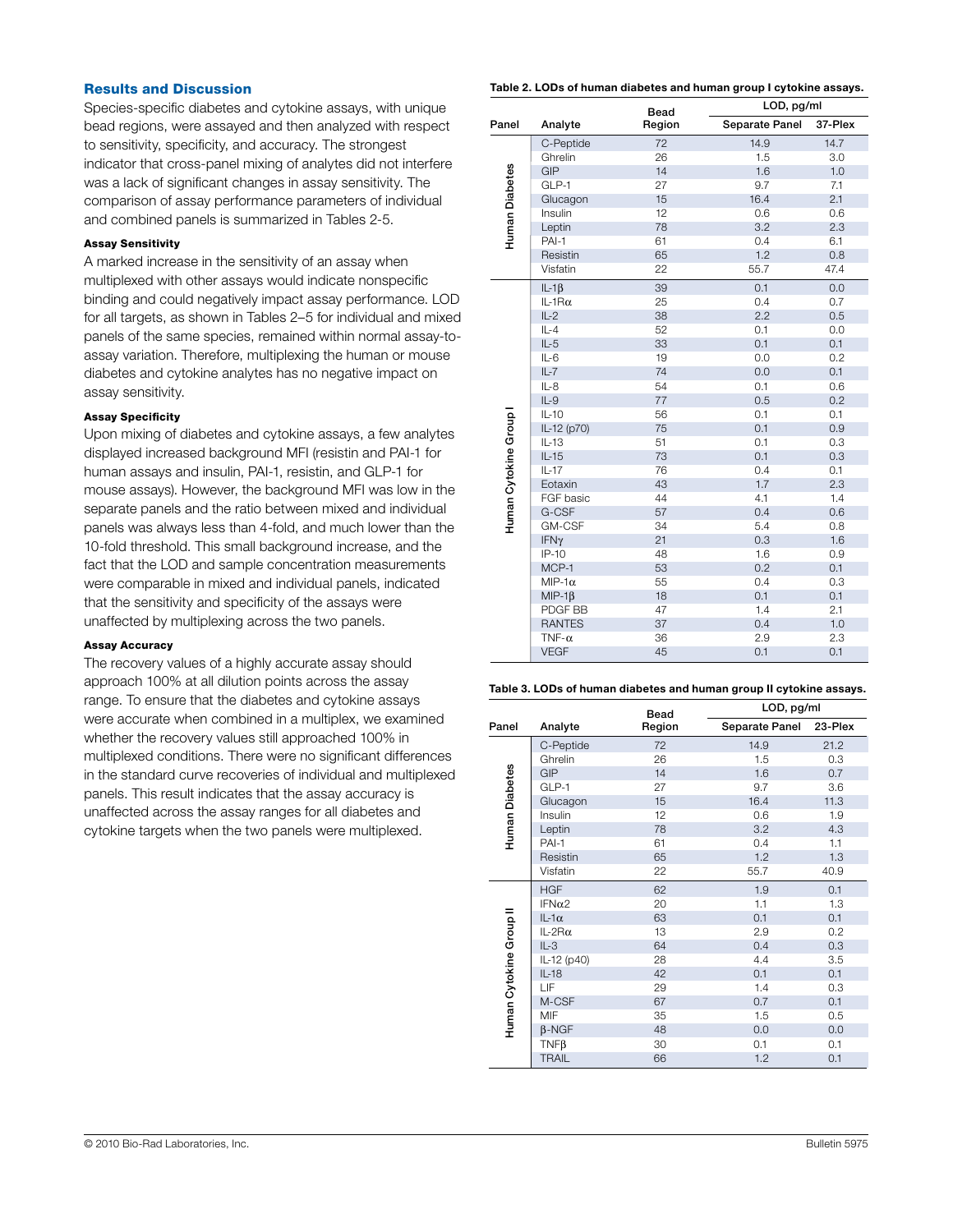|                       |               | <b>Bead</b> | LOD, pg/ml     |         |
|-----------------------|---------------|-------------|----------------|---------|
| Panel                 | Analyte       | Region      | Separate Panel | 31-Plex |
| <b>Mouse Diabetes</b> | Ghrelin       | 64          | 1.4            | 2.5     |
|                       | GIP           | 46          | 6.4            | 1.2     |
|                       | Glucagon      | 63          | 11.6           | 13.6    |
|                       | Leptin        | 65          | 10.9           | 1.6     |
|                       | $PAI-1$       | 48          | 0.8            | 0.6     |
|                       | Resistin      | 30          | 23.8           | 1.6     |
|                       | Insulin       | 66          | 11.5           | 66.3    |
|                       | GLP-1         | 62          | 3.0            | 5.3     |
|                       | $IL-1\alpha$  | 53          | 0.6            | 2.3     |
|                       | $IL-1\beta$   | 19          | 0.8            | 4.9     |
|                       | $IL-2$        | 36          | 1.1            | 1.4     |
|                       | $IL-3$        | 18          | 0.4            | 0.3     |
|                       | $IL-5$        | 52          | 0.5            | 0.3     |
|                       | $IL-6$        | 38          | 0.2            | 0.5     |
|                       | $IL-9$        | 33          | 7.3            | 17.4    |
|                       | $IL-10$       | 56          | 0.2            | 1.5     |
| Mouse Cytokine Group  | IL-12 (p40)   | 76          | 0.2            | 0.5     |
|                       | $IL-13$       | 37          | 8.1            | 2.8     |
|                       | $IL-17$       | 72          | 0.2            | 0.6     |
|                       | Eotaxin       | 74          | 20.3           | 117.4   |
|                       | G-CSF         | 54          | 0.4            | 0.8     |
|                       | GM-CSF        | 73          | 2.4            | 9.5     |
|                       | IFNγ          | 34          | 2.5            | 2.1     |
|                       | KC            | 57          | 0.5            | 0.5     |
|                       | MCP-1         | 51          | 11.6           | 5.8     |
|                       | $MIP-1\alpha$ | 77          | 6.7            | 17.1    |
|                       | $MIP-1\beta$  | 75          | 3.1            | 2.5     |
|                       | <b>RANTES</b> | 55          | 0.2            | 0.6     |
|                       | TNF- $\alpha$ | 21          | 2.4            | 5.2     |
|                       | $IL-4$        | 39          | 0.7            | 0.9     |
|                       | IL-12 (p70)   | 78          | 0.6            | 3.2     |

Table 5. LODs of mouse diabetes and mouse group II cytokine assays.

|                         |             | Bead   | LOD, pg/ml     |         |
|-------------------------|-------------|--------|----------------|---------|
| Panel                   | Analyte     | Region | Separate Panel | 17-Plex |
|                         | Ghrelin     | 64     | 0.3            | 0.2     |
|                         | GIP         | 46     | 1.0            | 2.6     |
|                         | Glucagon    | 63     | 6.8            | 13.6    |
|                         | Leptin      | 65     | 0.8            | 4.1     |
|                         | $PAI-1$     | 48     | 0.2            | 0.1     |
| <b>Mouse Diabetes</b>   | Resistin    | 30     | 74.5           | 24.9    |
|                         | Insulin     | 66     | 53.6           | 27.7    |
|                         | GLP-1       | 62     | 2.1            | 2.2     |
|                         | $IL-15$     | 42     | 4.2            | 1.6     |
|                         | $IL-18$     | 20     | 10.2           | 3.0     |
|                         | FGF-basic   | 25     | 2.4            | 1.1     |
|                         | LIF         | 45     | 0.0            | 0.3     |
|                         | M-CSF       | 26     | 0.2            | 0.0     |
|                         | <b>MIG</b>  | 44     | 14.1           | 3.7     |
|                         | PDGF-BB     | 35     | 6.0            | 1.7     |
|                         | <b>VEGF</b> | 47     | 1.2            | 0.7     |
| Mouse Cytokine Group II | $MIP-2$     | 27     | 0.0            | 0.1     |

#### **Conclusion**

Based on the assay performance in terms of sensitivity, specificity, and accuracy, the human diabetes assays can be mixed with human cytokine assays as long as the bead regions are unique. However, 10 assays from human group II cytokine panel are not compatible with the human diabetes panel due to overlapping bead regions (MIG, SDF-1 $\alpha$ , MCP-3, IL-16, Gro- $\alpha$ , SCF, CTACK, SCGF- $\beta$ , ICAM, and VCAM). Therefore, those human assays cannot be multiplexed with the human diabetes assays.

The assay sensitivity, specificity, and accuracy were comparable for the mouse diabetes and cytokine assays, either in their separate panels or when multiplexed. Mouse diabetes assays do not share bead regions with any of the mouse cytokine assays. Therefore, all analytes from mouse diabetes and cytokine assay groups are mixable. Refer to the Bio-Plex Pro Assays Diabetes Panels instruction manual (bulletin number 10010747, Rev B) for details on standards, beads and detection antibody preparations, and panel mixing.

The Bio-Plex suspension array system includes fluorescently labeled microspheres and instrumentation licensed to Bio-Rad Laboratories, Inc. by the Luminex Corporation.

Luminex and MagPlex are trademarks of Luminex Corporation.

Information in this tech note was current as of the date of writing (2010) and not necessarily the date this version (rev A, 2010) was published.